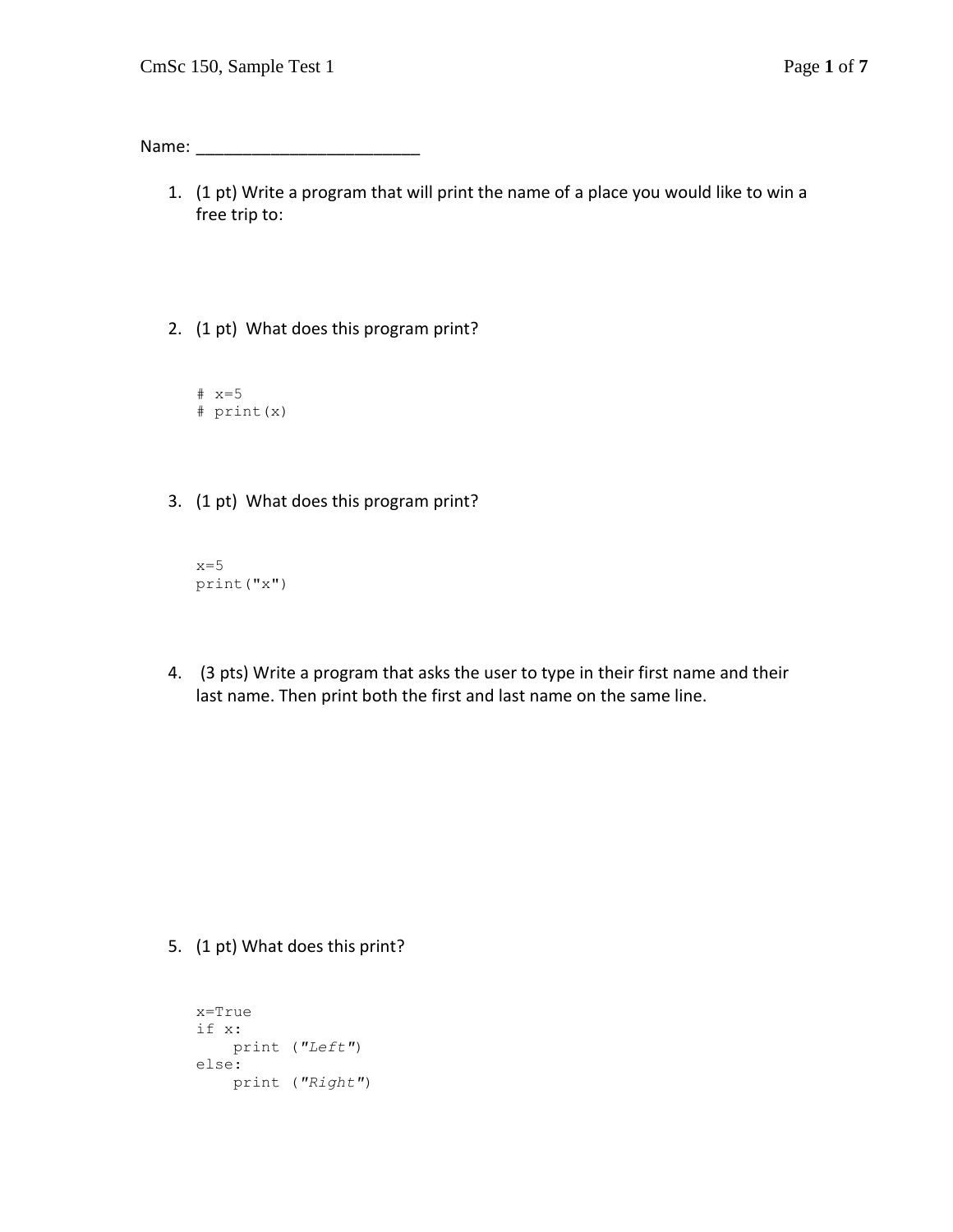6. (2 pts) Write a line of code that will take a price from the user. \* The number should be stored as a float, not a string.

7. (2 pts) Continuing from the prior question, calculate the amount of a tip, assuming it is at 18%.

8. (2 pts) Continuing from the prior question, print the tip you calculated along with a label (in dollars).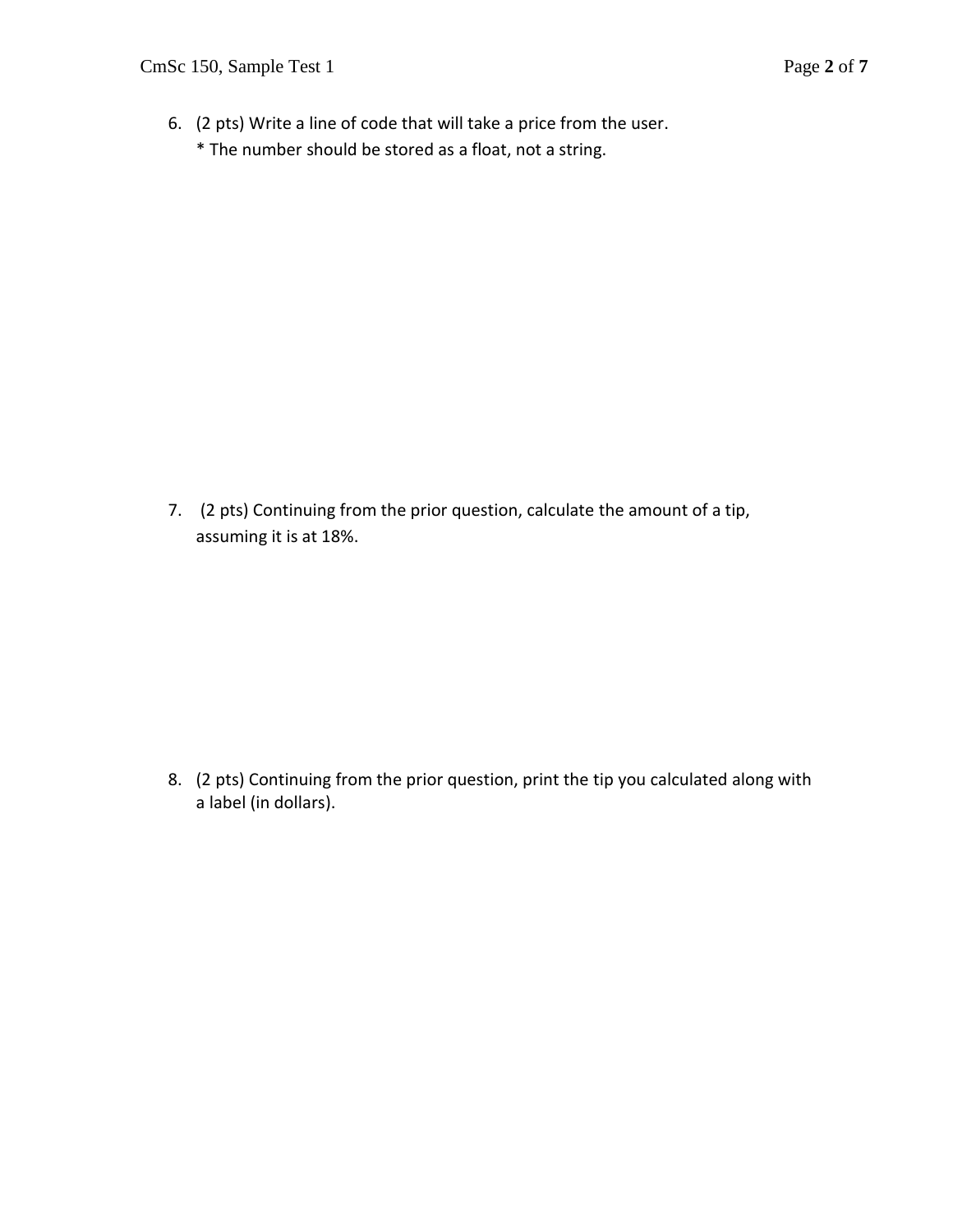9. (3 pts) Next to each section, list the number that it prints out:

```
# Section 1
x=5x=x+5print (x)
# Section 2
x=8x+2print(x+3)
# Section 3
x=5x+2print(x)
# Section 4
x=-10x+=1print(x)
# Section 5
x=6x=x+4print(x+1)
```
## 10. (2 pts) What does this code print?

```
my_text ="ABCD"
print ("The 1st spot is: "+ my_text [1])
print ("The -1 spot is: "+ my_text [-1])
```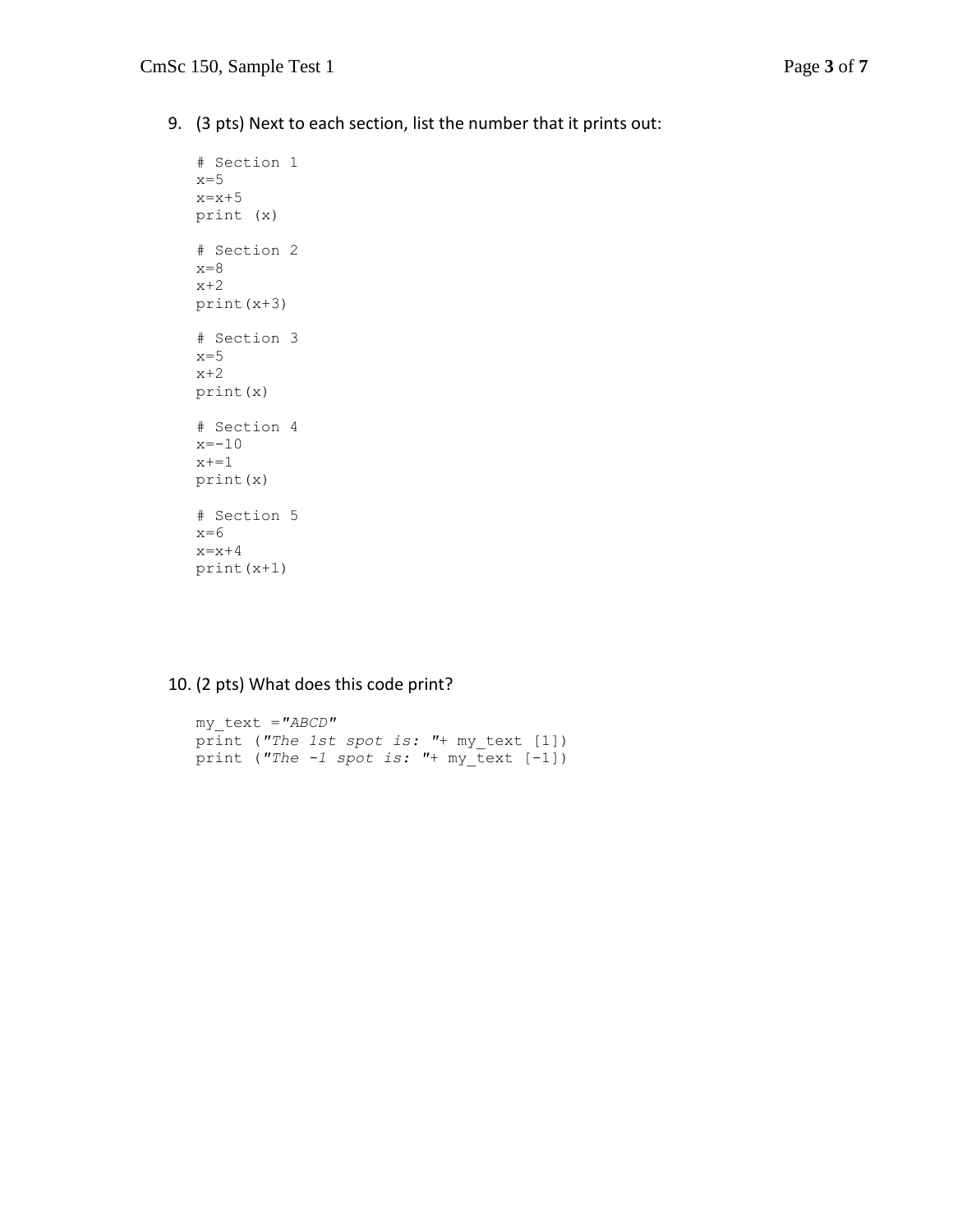11. (2 pts) Cross out the variable names that are not legal in Python. (Note, this question does *not* ask which variable names are proper.)

| speed            | circle width   |
|------------------|----------------|
| speed2           | square length  |
| speed2isTerrible | accountBalance |
| 55isTooFast      | accountBalance |
| Gigawatts        | salesTax\$     |

12. (3 pts) Write a Python program that will take a number stored in the variable *grade* and print if it is A ( ≥ 90), passing ( ≥ 60) or failing. Assume the variable *grade* has already been created.

13. (1 pt) How do you know if you should create a "while" loop or a "for" loop?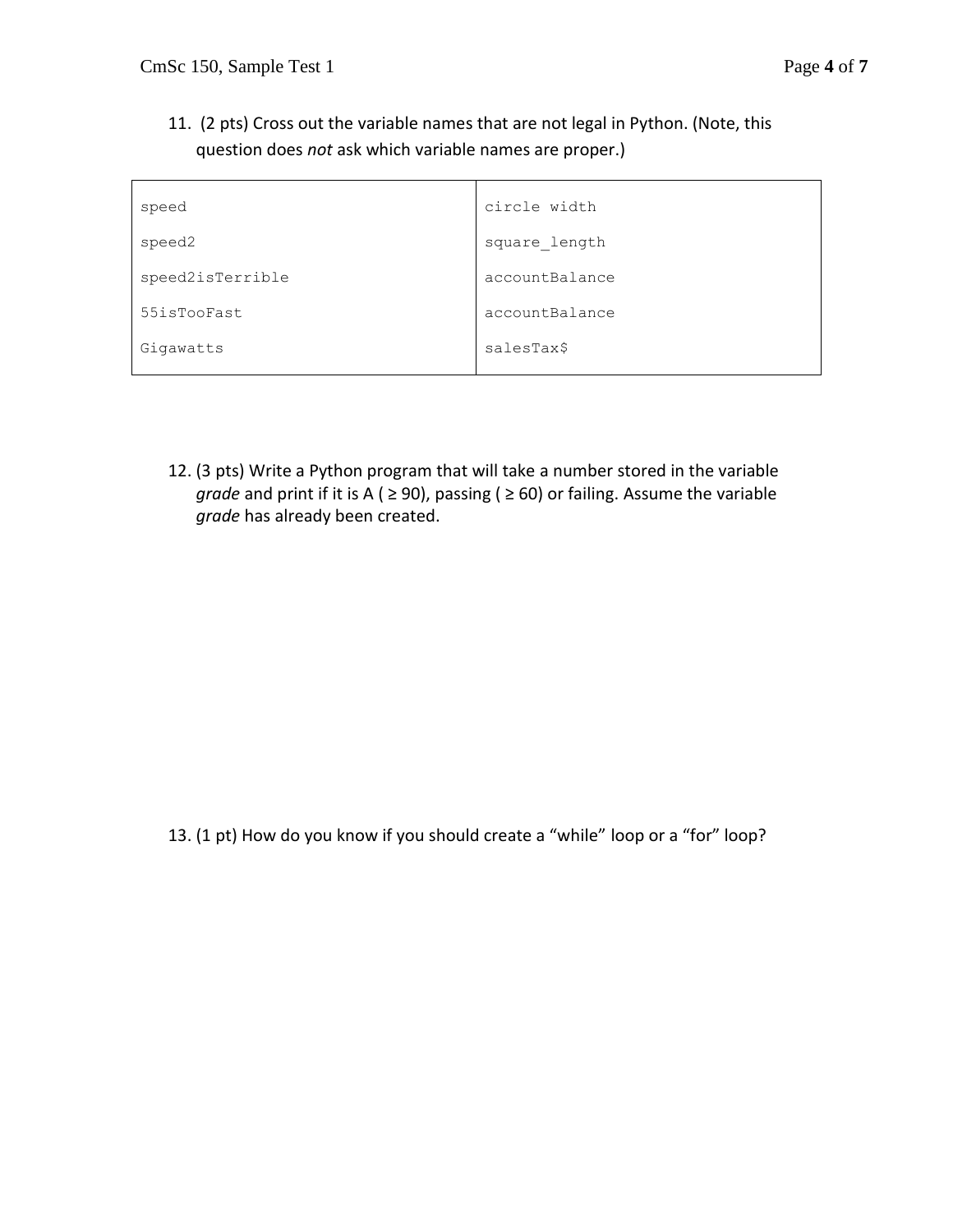## 14. (3 pts) What does this code print?

 $a = 5 < 6$  $b = 6$ >=7  $c = 5! = 5$  $d = 5 == 15$ print (a,b,c,d) if a and b: print (*"A"*) else: print (*"B"*)

15. (2 pts) Write a "for" loop that will print the numbers from 1 to 50 (inclusive).

16. (3 pts) Write a "while" loop that counts by 5's from 0 up to 100 (inclusive).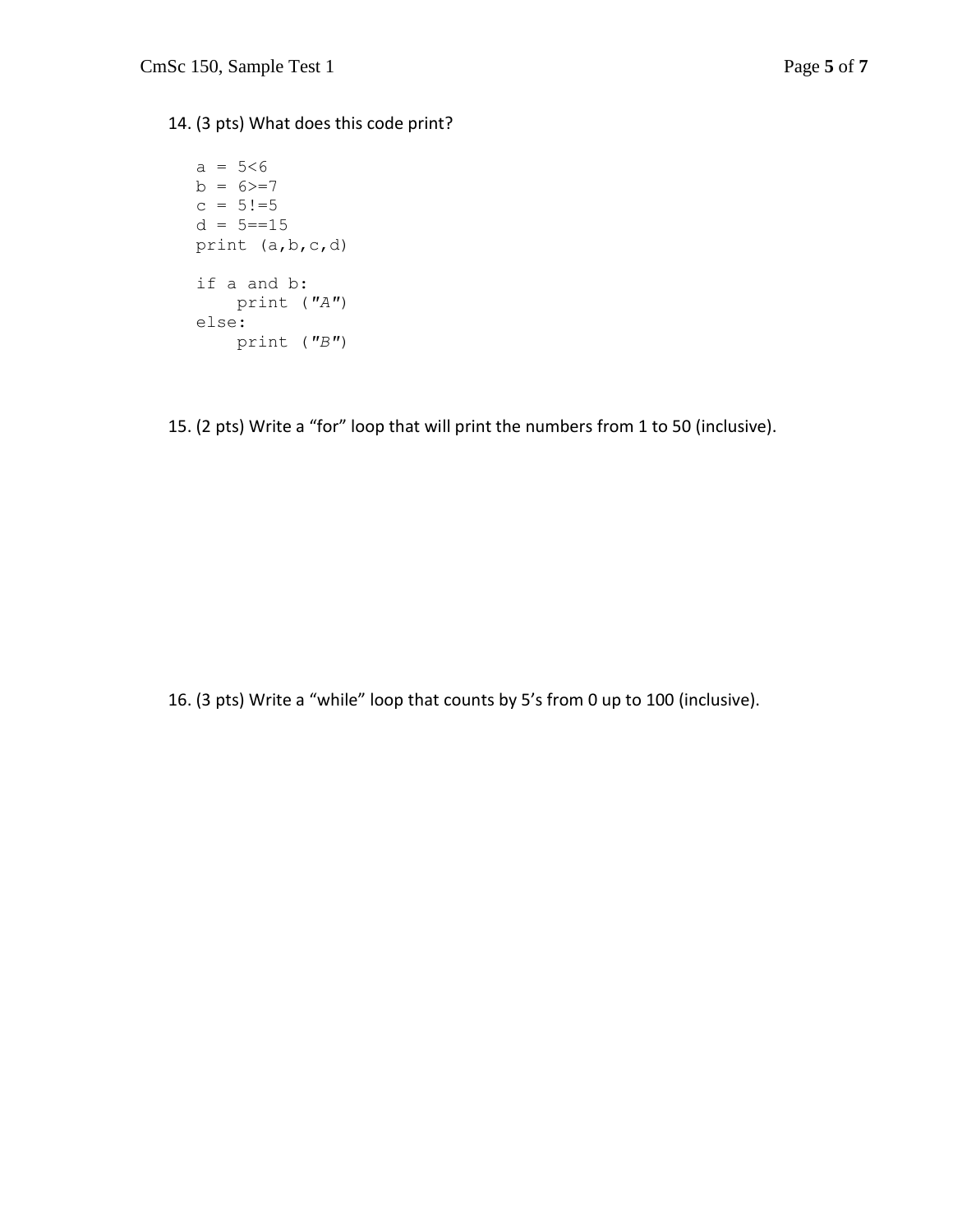17. (2 pts) Given the list below, write code that will print the first item and the last item.

my  $list=[5,2,6,8]$ 

18. (2 pts) Explain how colors are specified in Python when doing graphics.

19. (2 pts) Explain how coordinates for computer graphics differ from coordinates normally used in graphing mathematical items.